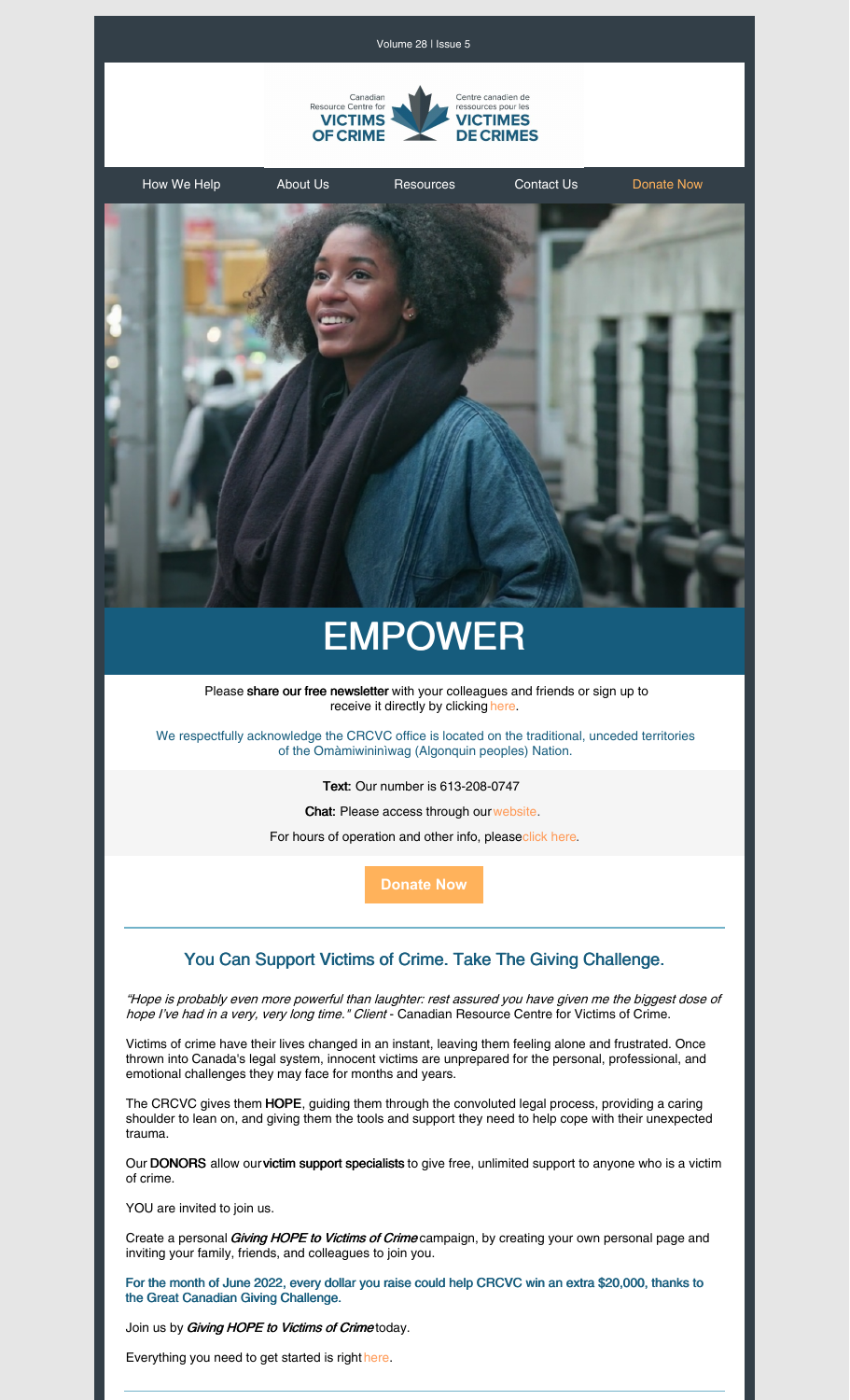## May 5th is Red Dress Day where Canadians Honour Missing and Murdered Indigenous People

#### What is Red Dress Day?

Red Dress Day honours missing and murdered Indigenous women, girls, two-spirited people and men. Canadians are encouraged to wear red that day to raise awareness and education about this epidemic in Canada and the United States.

Red Dress Day started as an art and advocacy project by Indigenous artist [Jamie](https://www.jaimeblackartist.com/exhibitions/) Black to bring awareness to all the missing and murdered Indigenous people. You can see their art



[installations](https://wanuskewin.com/visit/events-calendar/sold-out-wanuskewin-workshops-red-dress-beading-project-thursday-may-5/) all over Canada as they hang up red dresses to invoke the missing women who should be wearing them[.](https://wanuskewin.com/visit/events-calendar/sold-out-wanuskewin-workshops-red-dress-beading-project-thursday-may-5/)

Activists have adopted the colour and symbol during protests by wearing red and often painting red handprints on their faces or posters. The colour red symbolizes lots of things for Indigenous peoples.

"Red is really a calling back of the spirits of these women and allowing them a chance to be among us and have their voices heard through their family members and [community"](https://www.vogue.com/article/jaime-black-red-dress-project-missing-murdered-indigenous-women). Red is also believed to be the only colou[r](https://www.vogue.com/article/jaime-black-red-dress-project-missing-murdered-indigenous-women) that spirits can see so wearers use it to guide back the lost spirits to be with their [loved](https://www.vogue.com/article/jaime-black-red-dress-project-missing-murdered-indigenous-women) ones.

[\(image](https://www.aptnnews.ca/national-news/indigenous-beaders-are-buying-billboards-and-online-ads-to-help-find-missing-women-and-girls/) credit)

## Missing and Murdered Indigenous Women and Girls (MMIWG)

The statistics of the number of MMIWG are staggering but it can be hard to comprehend the numbers. According to the [Assembly](https://www.afn.ca/policy-sectors/mmiwg-end-violence/) of First Nations, Indigenous women are five times more likely than non-Indigenous women to be victims of violence.

According to the [RCMP](https://www.afn.ca/policy-sectors/mmiwg-end-violence/), approximately 1,017 Indigenous women have been murdered between 1980 and 2012. Since 1952, 164 Indigenous women have been reported missing. Other report inquiries say that the numbers are much higher.

While this might not seem like a lot of women, keep in mind that the murder rate for Indigenous women is 3.64 per 100,000, six times higher than the murder rate [non-Indigenous](https://www.justice.gc.ca/eng/rp-pr/jr/jf-pf/2017/july04.html) women which is 0.65 per 100,00[0.](https://www.justice.gc.ca/eng/rp-pr/jr/jf-pf/2017/july04.html)

Statistics are easy to think of – they are just numbers. However, for the families of these women and girls, they are not just a number but a mother, daughter, sister, wife, and vibrant human being whose life was cut short.

These women and girls range from infants to women over the age of eighty years old. They come from various socioeconomic backgrounds but they all have one thing in common, they have been stolen from their communities. The holes they leave are very much felt by their loved ones.

On June 3, 2019, the Final Report from the National Inquiry on Missing and Murdered [Indigenous](https://www.mmiwg-ffada.ca/wp-content/uploads/2019/06/Final_Report_Vol_2_Quebec_Report-1.pdf) Women Girls was released. The Inquiry made 231 Calls for Justice and concluded that this epidemic of violence constitutes genocide. Violence against Indigenous women and girls is systemic and a national crisis that requires urgent, informed and collaborative [action.](https://www.afn.ca/policy-sectors/mmiwg-end-violence/)

CRCVC has taken steps to create a culturally sensitive space for Indigenous victims of crime and you can visit us at crcvc.ca for our resource directory that has [Indigenous-specific](https://crcvc.ca/resources/resource-directory/) services[.](https://crcvc.ca/resources/resource-directory/) As well, please see our [November](https://crcvc.ca/wp-content/uploads/2021/12/November-2021-Newsletter.pdf) 2021 newsletter to read about Determining the Role of CRCVC in Supporting Indigenous Victims of Crime.

#### [\(Image](https://video-images.vice.com/articles/609596424db9ec0095aa09f4/lede/1620417963432-screen-shot-2021-05-07-at-10530-pm.png?crop=0.8767xw:0.698xh;0.0594xw,0.0582xh&resize=640:*) Credit)



The Mass Media: The Ins and Outs of Scrolling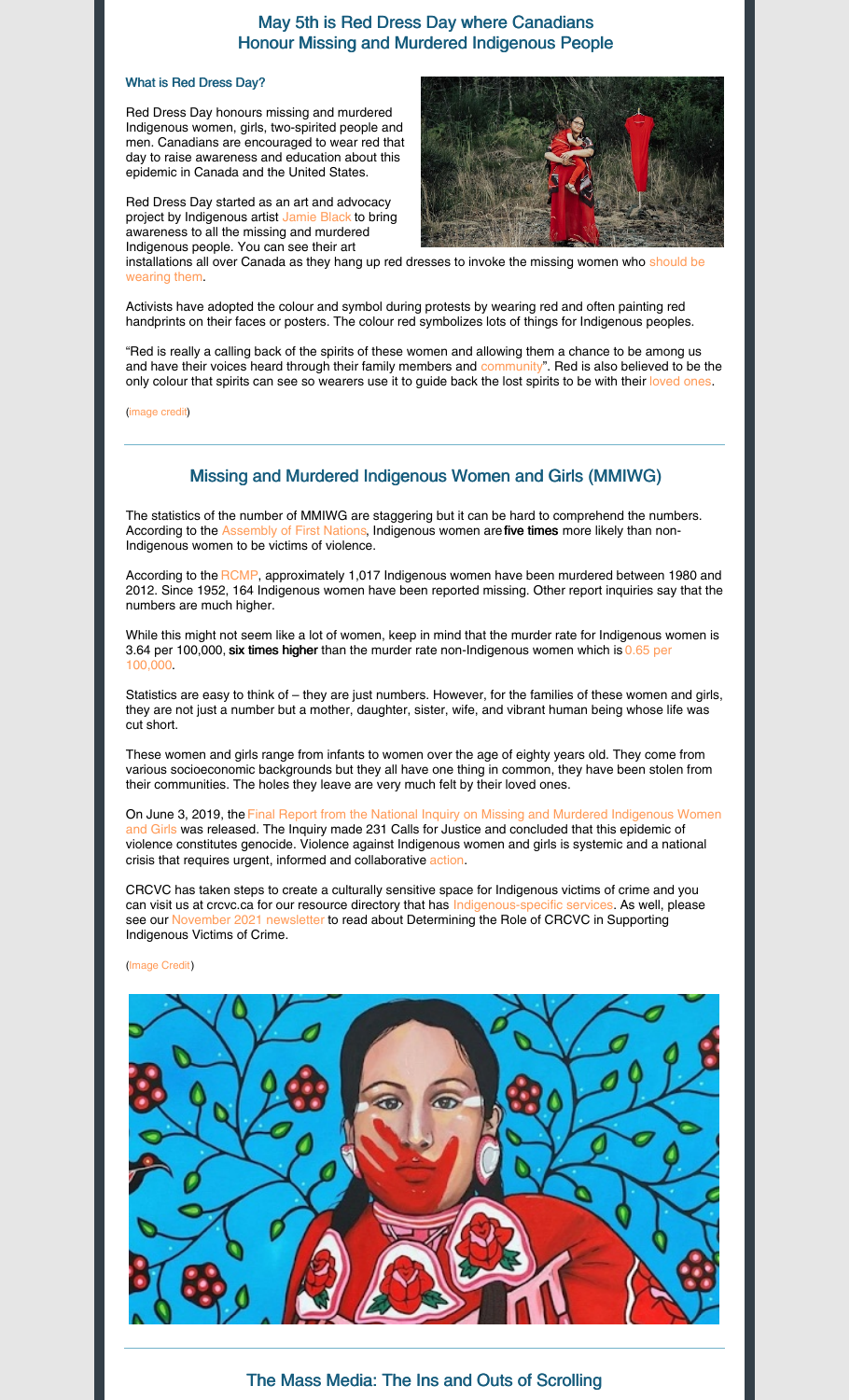Media can be a great place to increase public awareness on certain subjects for victims, but it can also be triggering for victims and lead to setbacks.

Negative reactions can arise from watching a movie, television show, the news, and social media by portraying acts that a survivor has witnessed or involuntarily been involved in.

There are limited options to be able to pick and choose from what you are seeing online, but,



there are a few ways to be able to filter specific words or phrases and other elements, when it comes to social m[e](https://www.rainn.org/articles/how-filter-block-and-report-harmful-content-social-media)dia, that you are able to do to make your online experience [safer](https://www.rainn.org/articles/how-filter-block-and-report-harmful-content-social-media) and to avoid re-traumatization.

Taking these extra steps might help limit negative reactions such as flashbacks and anxiety, or other post-traumatic symptoms.

#### Movies and Television Shows

Movies and TV shows can have hard-to-watch scenes and may overdramatize what is happening. Here are a few tips to watch safely:

- If something upsets you, it is okay to turn it off. You don't have to prove you can handle it.
- If you are concerned about a movie/TV show, read ahead, and look at the warnings and reviews. If you are unsure, try and watch the program where you feel safe.
- Keep in mind that the programs only show you certain parts, they won't show you everything, including the healing journey. Everyone heals at a different pace.

#### News Media

Tips on how to navigate news media:

- You can read what you want to. If at any point it becomes too much, you can turn it off.
	- Try not to look at comments about the cases or instances being reported if it is too much to do so. People have different opinions and comments about certain topics that don't align with how you are feeling and could potentially initiate a negative reaction.

#### Social media tips to help you scroll:

- When you are viewing content on social media platforms, you can decipher what you want to see on your social media. You have the capability to block, report, and filter harmful posts.
- Social media can help victims share their stories as we've seen with the #MeToo movement, but it is not an obligation for everyone to disclose their stories if they don't want to.

[\(image](https://www.thoughtco.com/mass-media-and-communication-4177301) credi[t\)](https://www.thoughtco.com/mass-media-and-communication-4177301)



## Media Coverage: False Sense of Security

Reporters and editors decide what is news and what is not. When thinking about what crimes get reported in the media, violent crimes are often at the top of the list. This may make you think they are the most common crimes to happen, right?

Unfortunately, the media tends to ignore the most common types of crime that typically affect readers or viewers, such as auto theft because it isn't "newsworthy" enough.

Countless victims of crime do not make the front page.

This can leave victims/families of victims feeling that others do not care about the crime or justice for their loved one and feel let down.

Mass media will publish "unique" or "strange" crimes that will get the viewers' attention.

Media also tends to focus on crimes that are committed by strangers, when, in fact, violent crimes are most often committed by someone that is known to the victim, rather than a stranger.

This kind of coverage may give the viewers a false sense of security. The audience believes that if they avoid certain situations they will be safe. In fact, there is a greater risk of violence in our own homes, but this may not be covered by the media.

Some media coverage gives the notion of the "ideal victim," someone who is more innocent than others. An "ideal victim" could include; children, some women, and the elderly.

This also gives the idea that there is a hierarchy of victims within society. A youth who was injured due to gang activity won't have the same impact in the media as an elderly person who was robbed.

While viewing media, it is important to take the information with a grain of salt.

The media cannot report on all crimes, but they do report on the outcome of the criminal proceedings. Whereas, we don't often hear follow-up reports about how victims of crime are coping.

Those that do get reported, do not represent the crime rates in Canada.

[\(image](https://www.thenewsminute.com/article/little-coverage-unethical-reporting-media-handling-commercial-sexual-exploitation-80100) credi[t\)](https://www.thenewsminute.com/article/little-coverage-unethical-reporting-media-handling-commercial-sexual-exploitation-80100)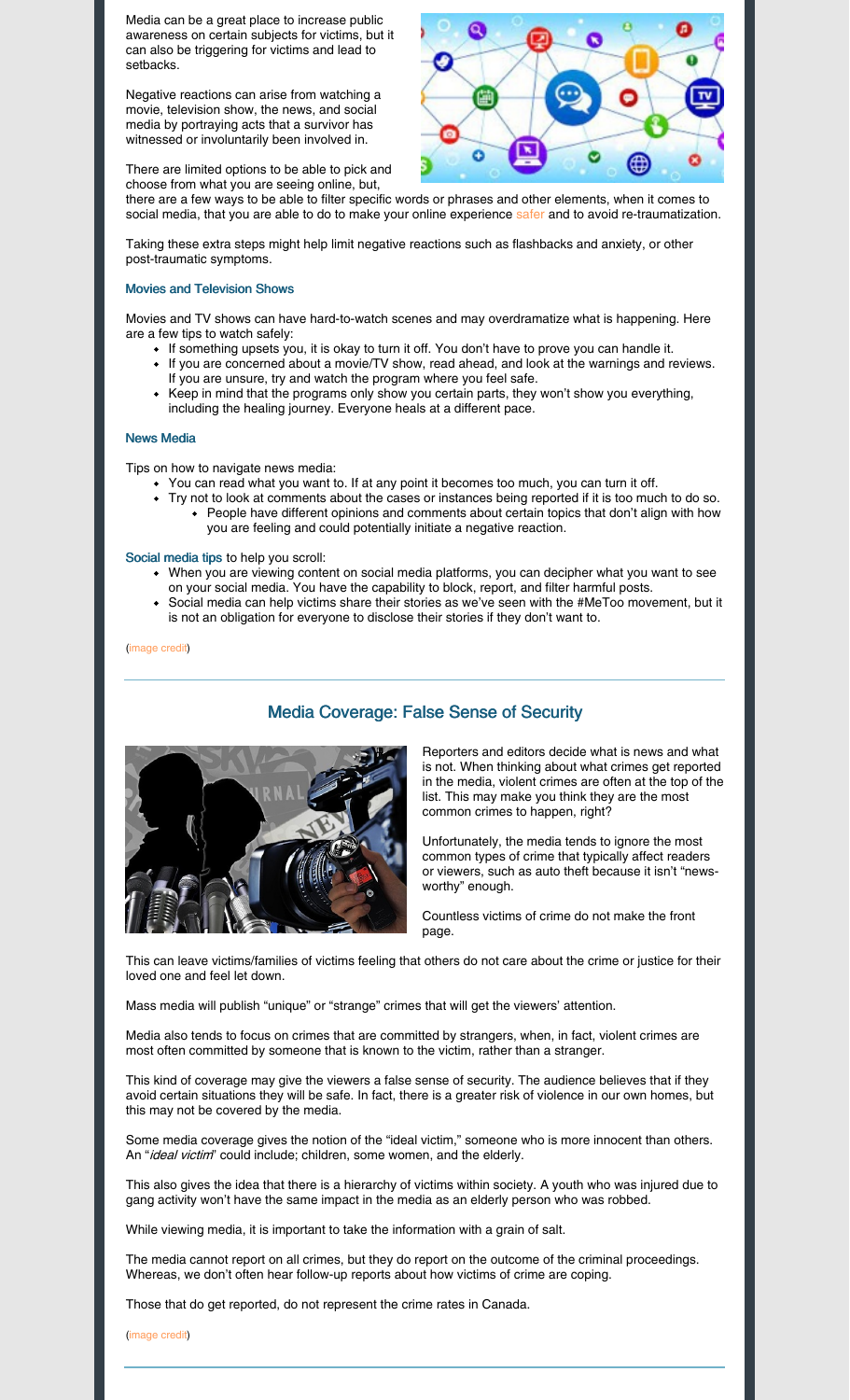## Step in the Right Direction: Funding Provided to Better Support Indigenous Victims and Sexual Assault Survivors in Nova Scotia

It is crucial for victims of crime to have their voice heard within the criminal justice process along with having the appropriate services to better support survivors and victims of crime.

On May 9th, 2022, the Honourable David Lametti, the Minister of Justice and Attorney General of Canada, alongside his colleagues, announced that funding will be provided to ensure better support and improve access to justice for victims of crime in Nova Scotia.

Over five 5 years, \$6,210,000 will be distributed to:

- Nova Scotia Department of Justice;
- Maintenance Enforcement;
- Victim Services Division;
- Nova Scotia's Enhancement of Services for Victims of Crime program; and
- Nova Scotia's Sexual Offence Legal Representation program.

The funding will provide legal advice and representation for survivors of sexual assault as well as enhance the implementation of the Canadian Victims Bill of Rights [\(CVBR](https://victimsfirst.gc.ca/serv/vrc-dvc.html)). This is pivotal because all victims of crime have the right to:

- right to information;
- right to protection;
- right to participation;
- seek restitution; and
- make a complaint if they believe their rights have been infringed on or denied.

How will this funding help?

- Indigenous victims will now be able to participate in the criminal justice process more effectively;
- An Indigenous Victim Case Coordinator will deliver victim service programs for Indigenous victims;
- Address the unique needs of Indigenous victims of crime;
- Providing victims of crime with support to track unpaid orders of restitution; and
- Improve services available to victims when dealing with the court process.

In a recent press [release,](https://www.newswire.ca/news-releases/victims-of-crime-in-nova-scotia-including-indigenous-victims-and-sexual-assault-survivors-gaining-a-stronger-voice-in-the-criminal-justice-system-government-of-canada-providing-6-21m-in-funding-899339067.html) The Honourable David Lametti expressed the importance of this funding by saying, "Victims of crime need our support. This is especially important for Indigenous victims of crime and survivors of sexual assault who face additional barriers to receiving access to justice. Ensuring that victims have access to the resources and information they need and know their rights is critical to victims having a more effective voice in the criminal justice system. The funding provided to Nova Scotia will help achieve those important goals."

## In Their Words: Victimology Students Intern at CRCVC

#### **Morgan**

Hello, my name is Morgan! I am a student in the Victimology Graduate Certificate program at Algonquin College. On top of this, I have a degree in Criminology and Criminal Justice with a Concentration in Sociology from Carleton University. I have had the honour to have my placement at the Canadian Resource Centre for Victims of Crime. Throughout my placement, I furthered my knowledge on ways to support victims of crime through the online chat offered at CRCVC by identifying resources for clients to help their healing journey as well as supporting a client by taking notes in court. While editing publications and writing parts of the monthly newsletter, I have a greater knowledge of publication bans, elder abuse, and resiliency.

I want to thank the dedicated and supportive colleagues for my time at the Canadian Resource Centre for Victims of Crime and will take what I have learned during my placement into a meaningful role where I can continue my passion for helping victims of crime.

#### **Michelle**

Hello, my name is Michelle. Like Morgan, I am also a student in the Victimology Graduate Certificate program at Algonquin College. I received my Bachelor's in Criminology in 2021 from the University of Ottawa. As part of the Victimology program, I completed my placement at Canadian Resource Centre for Victims of Crime. This placement has taught me a lot about the various issues facing victims. What I like about CRCVC is that I got to work with publications on a variety of victim populations. I worked on various publications and powerpoints on elder abuse, homicide survivors, victim-blaming, and victim impact statements. I also wrote about various topics for the monthly newsletter which was fun as I got to write about what interested me in the field of victimology and victim services. I gained experience in client interaction with the chat and text system for victims provided by the CRCVC and have helped connect people to resources in their area.

I would like to thank CRCVC for giving me the opportunity to apply what I learned in the Victimology program to the real world. I will be taking the skills and knowledge that I have gained and continue to apply them in my professional career as I move forward.

#### **Shreshtha**

Hello! My name is Shreshtha, and I am pursuing a Victimology Graduate Certificate at Algonquin College. I recently completed a student placement with the Canadian Resource Centre for Victims of Crime, which was an incredible opportunity.

During my placement, I learned about resources to support victims of crime, and different sorts of victimization such as identity theft, and senior victimization. I had the opportunity to work on various intriguing initiatives while at the CRCVC, including the senior's project, homicide support group, and assisting in educating various organizations about the CRCVC's programs through presentations. I have thoroughly enjoyed contributing to our monthly newsletters and interacting with survivors and their families through our live chat. I am fortunate to gain hands-on experience with an amazing organization which allowed me to explore more about the CRCVC and the support it provides to victims. I am very thankful to the extraordinary colleagues I have worked with, who made me feel like a member of the family. I am hoping to integrate what I learned at the Canadian Resource Centre for Victims of Crime into my work with people experiencing homicide loss, violence against the elderly, and mental health services.